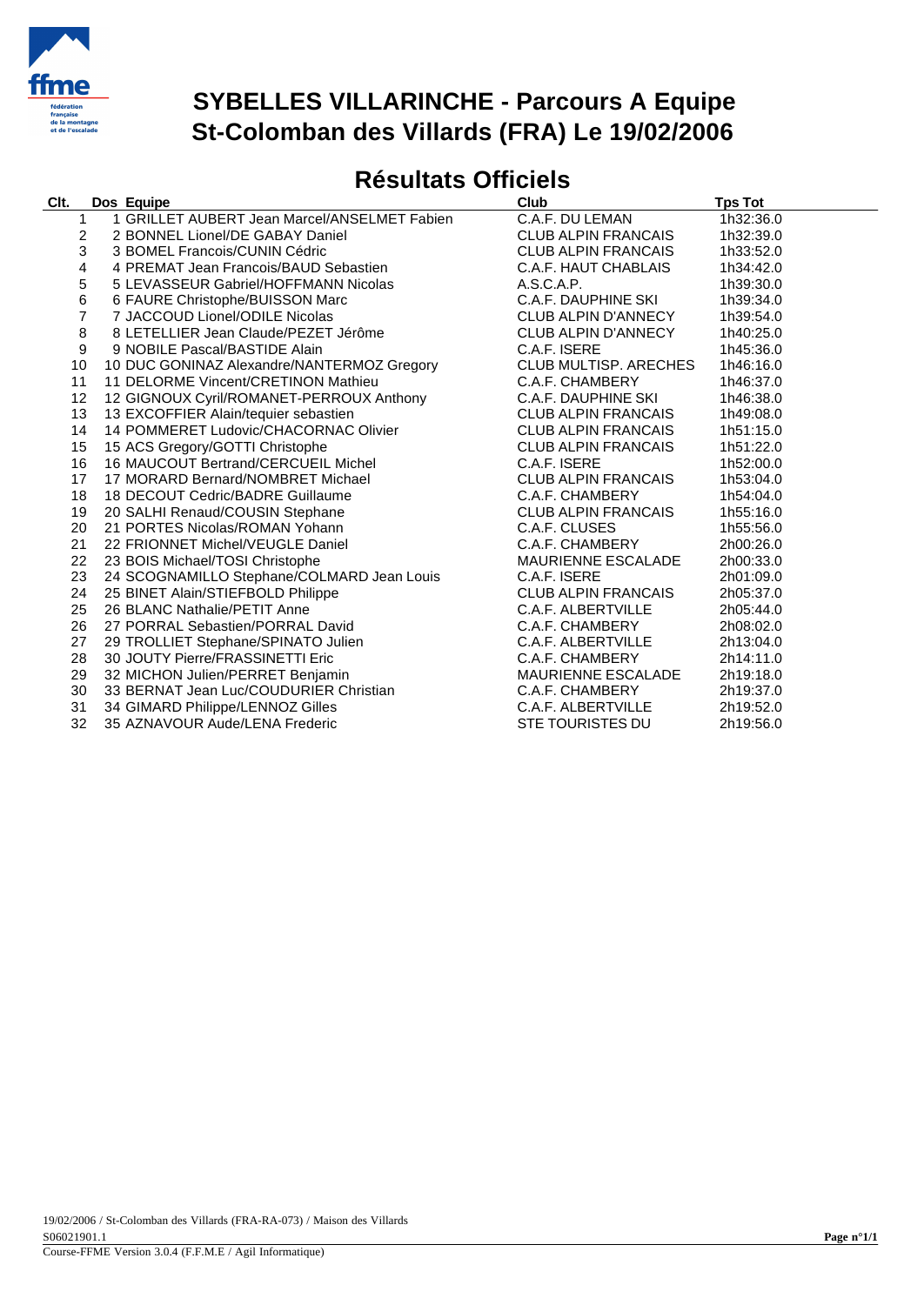

## **SYBELLES VILLARINCHE - Parcours Jeunes St-Colomban des Villards (FRA) Le 19/02/2006**

# **Résultats Officiels**

| Clt. |                               | Dos Code | Nom - Prénom                      | An. | Club                  | <b>Tps Tot</b> |
|------|-------------------------------|----------|-----------------------------------|-----|-----------------------|----------------|
|      |                               |          | 1 1 130818 THABUIS Fabien         |     | CLUB MULTISP, ARECHES | 1h51:19.0      |
|      |                               |          | 2 2 223930 GACHET Pierre François |     | CLUB MULTISP, ARECHES | 1h53:57.0      |
|      | $\mathbf{3} \quad \mathbf{3}$ |          | 95777 NODET Elsa                  |     | CHAMBERY ESCALADE     | 3h42:52.0      |